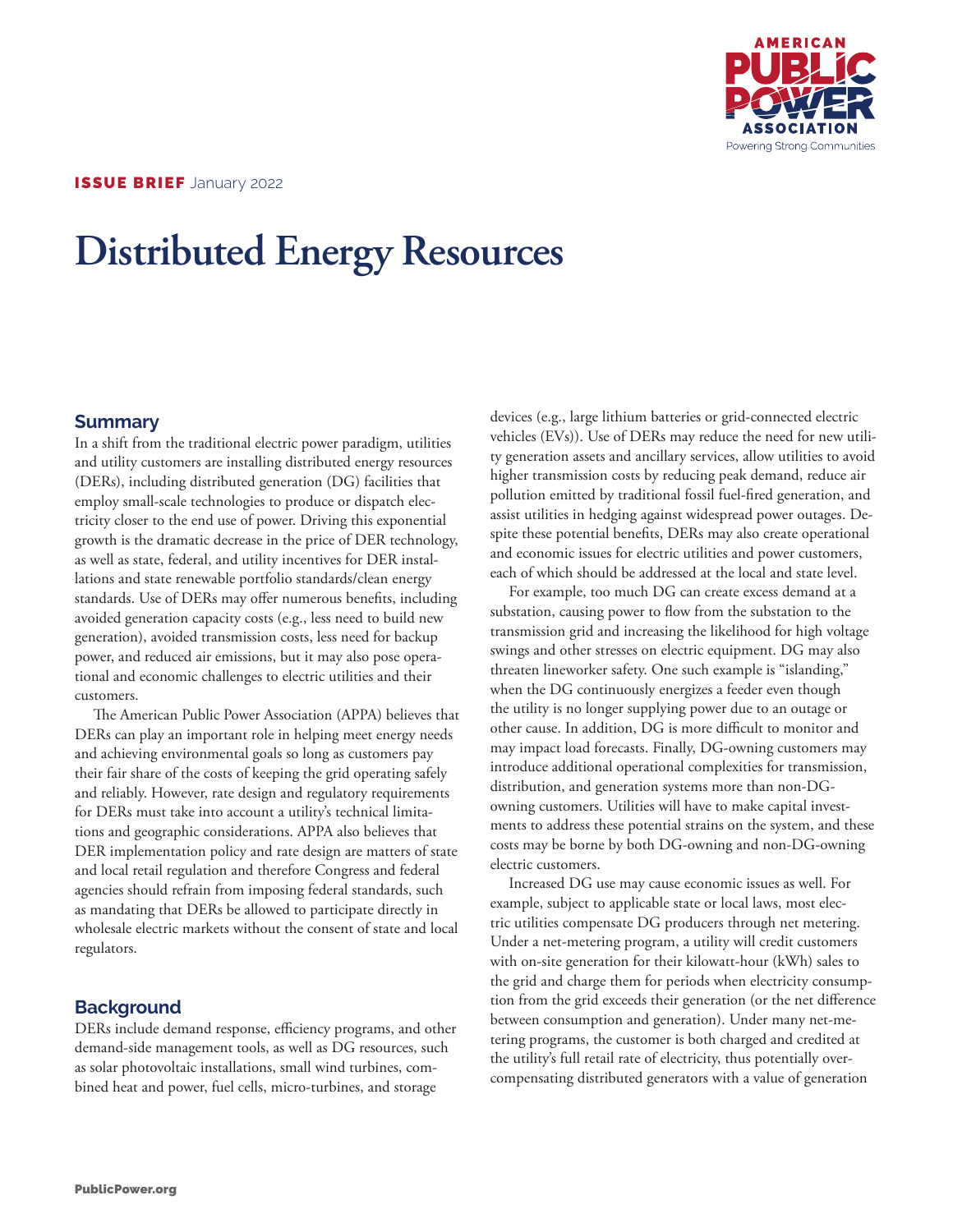that is higher than the utility's avoided cost. Some states and non-regulated utilities have designed alternative compensation schemes to appropriately value the full costs associated with DG production, including increased customer charges for fixed costs, residential demand charges according to peak kW usage, time-based pricing, and standby rates. Additionally, some utilities have developed net billing or buy-all, sell-all arrangements where excess solar generation is compensated at an avoided cost, wholesale, or value-of-solar rate. Still, some regulators (states, localities, and non-regulated utilities) have not implemented compensation schemes that properly account for certain fixed charges, and this may create an economic burden for both utilities and power customers. Community solar projects owned, in part, by consumers of the electricity produced by these facilities, may allow utilities to more accurately apportion costs and reduce variability on the system, thus addressing several of the issues associated with using solar DG. These economic issues may also arise in the future with the growth of storage and EVs.

These reliability, operational, and economic challenges may be even more severe if DERs are permitted to participate in wholesale electric markets without the consent of state and local regulators. APPA raised this concern in response to the Federal Energy Regulatory Commission's (FERC) 2018 rule allowing electric storage resources located on the distribution network or even behind a retail customer meter to participate in organized wholesale electricity markets without the consent of state and local regulators. The association, along with state regulators and other electric utility trade groups, challenged this aspect of FERC's storage rule in federal appeals court on jurisdictional grounds. However, in July 2020, the court denied the appeal, concluding that state and local regulators cannot use their authority over local distribution systems to broadly prohibit storage resources from accessing wholesale markets. The court did recognize that state and local regulators retain broad authority over the distribution system, which might be legitimately used to restrict wholesale market access in certain cases, including for safety or reliability purposes.

In its Order No. 2222 issued in September 2020, FERC adopted additional rule changes to facilitate DER participation in organized wholesale markets. While the new rules raise jurisdictional and practical concerns arising from such wholesale market participation, FERC significantly mitigated these concerns for most APPA members by establishing an "opt-in" mechanism for small utilities under which DERs located on small utility systems may not participate in organized wholesale markets without the consent of the state or local regulator.

#### **Congressional Action**

Several bills related to DERs were signed into law as part of the Energy Act of 2020, which passed Congress in December 2020 as part of an omnibus appropriations and COVID-19 relief package. Specifically, the Energy Act of 2020 included provisions from the Better Energy Storage Technology (BEST) Act (S. 1602/H.R. 2986), which supported research, development, and deployment of energy storage technologies, including by authorizing an energy storage demonstration pilot program for which public power utilities are eligible. The Energy Act of 2020 also authorized an energy storage and microgrid technical assistance program for public power and rural electric co-operative distribution utilities. Additionally, the bill reauthorized the Department of Energy's (DOE) Solar Energy Technology Program, Office of Wind Energy, and geothermal research and development programs. In total, the Energy Act of 2020 authorized over \$35 billion in DOE research and development programs.

The Infrastructure Investment and Jobs Act (H.R. 3684), which was signed into law in November 2021, authorizes and appropriates additional funding for several Energy Act of 2020 programs, including appropriating \$355 million for energy storage demonstration grants and \$150 million for long-duration storage demonstration. It also reauthorizes and appropriates \$3 billion annually for fiscal years (FY) 2022-2026 for the DOE Smart Grid Investment Grant Program, which provides grant funding for utilities to deploy various grid technologies, including investments that enable the integration of DERs and electric vehicle-to-grid technologies. APPA supports these programs that will help public power utilities continue to invest in new and innovative technologies.

In addition, the new infrastructure law includes a "mustconsider" requirement under section 111(d) of the Public Utility Regulatory Policies Act (PURPA) that will direct state public utility commissions and non-regulated electric utilities to consider measures to promote increased demand response activities by commercial, residential, and industrial consumers. Given the time and expense required of public power utilities to comply with new PURPA 111(d) requirements, APPA did not support including this provision in the new infrastructure law.

#### **APPA Position**

APPA believes that DERs can and should play an important role in public power's energy portfolio, and it supports member utilities' efforts to safely and effectively install and facilitate the use of DERs. To continue fostering the growth of DERs, APPA believes that it is important that all customers pay their fair share of the costs of keeping the grid operating safely and reli